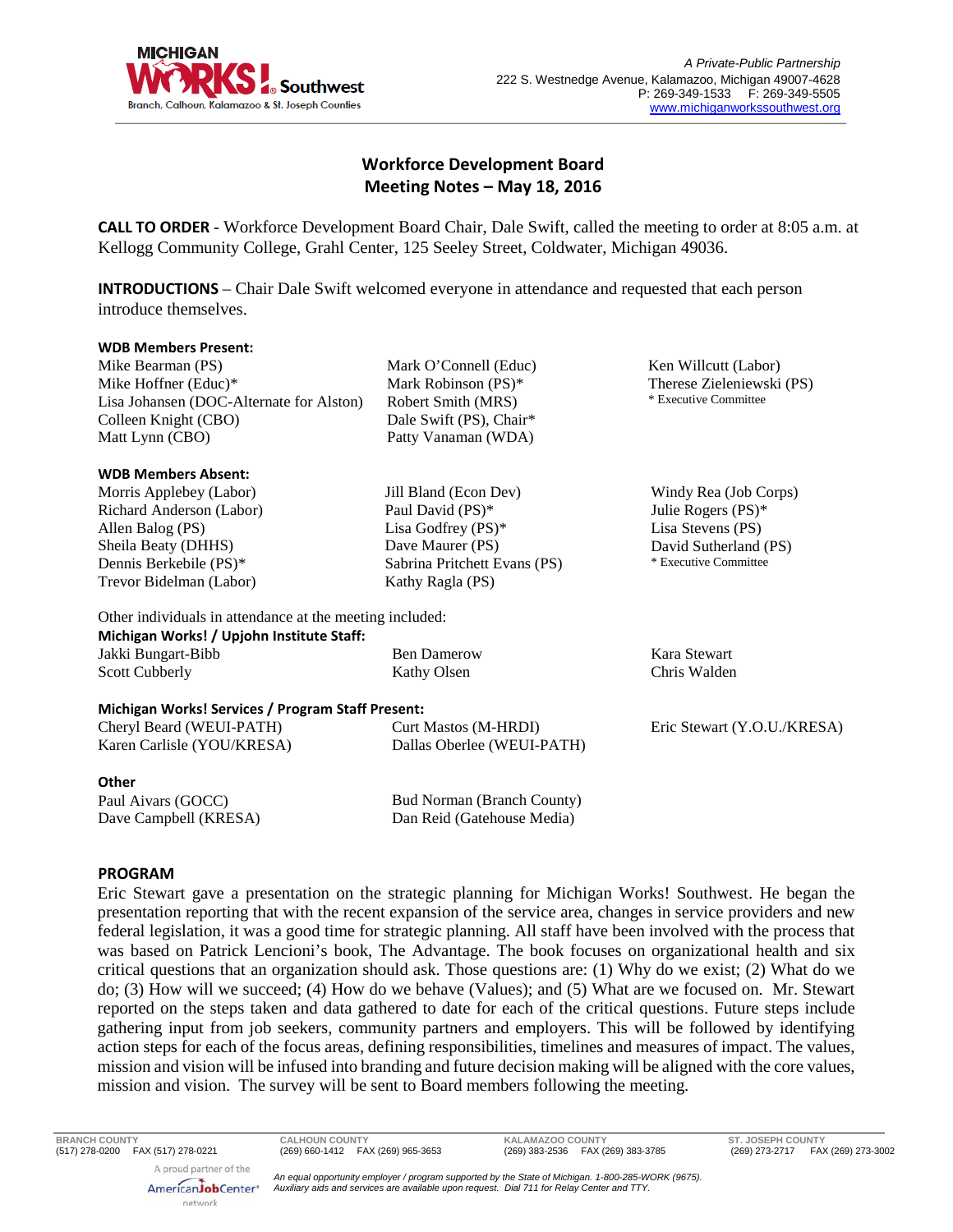### **TRANSPARENCY AND INTEGRITY OF WDB DECISIONS**

**Conflict of Interest and Disclosure** – Kathy Olsen asked members present if there were any items on the agenda requiring a vote for which a conflict of interest or a potential conflict of interest exists; and if so, the conflict should be declared at this time. There were none.

A quorum was not reached and therefore, no official business took place. The meeting continued for the purpose of providing information. It was announced that should a quorum be reached during the meeting, the question would be repeated and business would be conducted.

### **APPROVAL OF MINUTES (Exhibit A)**

No action was taken.

**CITIZENS' TIME**

No comments.

# **COMMITTEE REPORTS**

**Monitoring and Evaluation Committee** – Colleen Knight reported the Monitoring and Evaluation Committee met on May 11 to review the One Stop Operator, Employment Services and Trade Act services that are provided in all four counties. The staff monitoring report had no findings. The committee met with three Trade Act participants. One of the participants had been laid off by a bank and the other two participants lost their jobs when Clyde Union Pump closed. One was taking classes for web design, another was working on a degree in accounting and the third was working on a medical physics degree. All three had positive comments about the services received and that the change in service providers had gone from enabling to empowering. The committee also met with an employer who reported reliance on assistance from Michigan Works! Southwest for their recruiting efforts. The employer also reported her appreciation for the on-site job coaching that is provided to them as part of their involvement in the Employer Resource Network and that this is extremely helpful given the nature of the high turnover in the hospitality industry. She had no recommendations for improvements. The service provider also provided a PowerPoint summarizing the services available. Bob Smith added that the participants interviewed all appeared to be "rock stars" who were able to utilize service effectively without a lot of assistance and that the Monitoring Committee recognizes there may be others who have challenges. The Committee also asked what can they do to help and recommended that all future monitoring reports should also include suggestions for improvement. Jakki Bungart-Bibb reported benefits available through the Trade Act are excellent.

**Veterans Committee** – Chris Walden reported the Veterans Committee met on May 12, 2016. Much of the discussion was centered on sharing resources and information regarding veteran homelessness and that several meetings have been held to address this issue. He gave the example that Silver Star Housing in Calhoun County now allows families to reside in the housing complex. Mr. Walden also shared information regarding a Priority of Service training that several staff attended and reported that the State struggles as to how to accurately reflect the numbers of Veterans served and that it has more to do with how the data is collected and entered into the Management Information System (MIS). The next Veterans Committee meeting is scheduled for September 29, 2016.

**Disability Awareness Resource Team (DART)** – Bob Smith reported The DART Committee met on May 10. As previously reported, the DART Committee has identified four areas of focus for its work plan. Subcommittees were formed to work on three of the focus areas: (1) the development of a disability awareness curriculum for staff, board members and employers; (2) cross-agency collaboration as highlighted by Eric Stewart in today's presentation on the local strategic planning that supports collaboration across the four-county area; and (3) navigator assistance, especially to help identify individuals who may not self-identify a need for assistance. The fourth focus area, emerging issues, will be a regular item on the DART meeting agendas. Examples he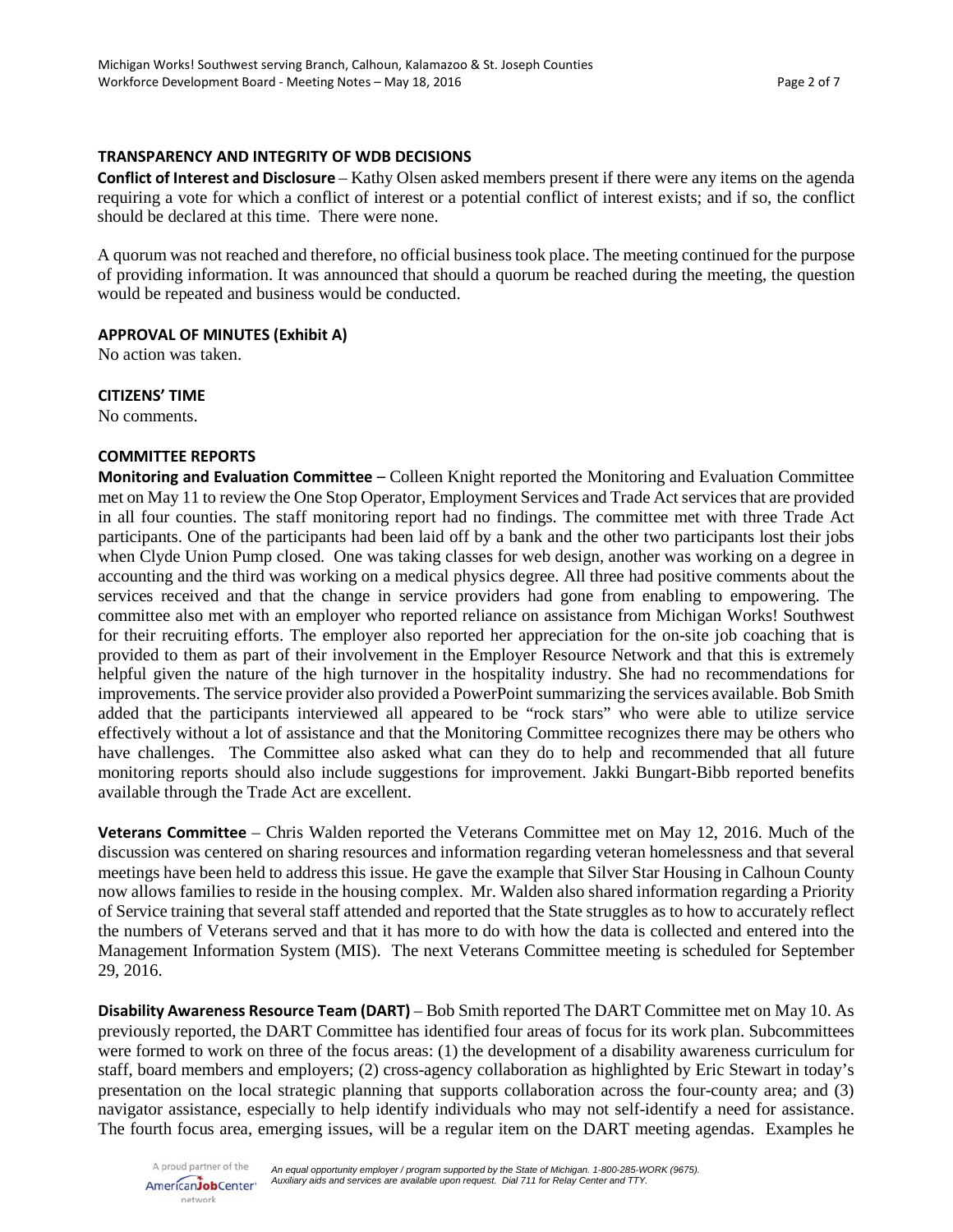provided included the WIOA plan that is on today's agenda and the update to the Fair Labor and Standards Act (FLSA) that raises the salary threshold and makes more workers eligible for overtime pay. He reported that although this change may be good for many employees, it will also affect the cost of providing services. Guidance is expected from the U.S. Department of Labor regarding the changes. The DART roster was also reviewed and many members reaffirmed their desire to continue on the DART committee, some expressed a desire to remain on the roster for informational purposes only, and others identified someone else from their organization to participate on the Committee.

**Talent District Career Council (TDCC)** – Mike Hoffner reported the Talent District Career Council (TDCC) for Prosperity Region 8 met on March 28. The agenda included summary reports on the Career & Technical Education (CTE) Perkins Plans for the three CTE regions within Prosperity Region 8. The plans summarized how the federal funds would be spent, for example to support academic consultants in classrooms. CTE directors, and representatives from adult education and the community colleges provided updates on programs and training. There is a statewide movement to increase post-secondary credentials and data published in a recently released report: 'Reaching for Opportunity" was discussed at the meeting. He reported the State Board of Education would like to give presentations throughout the State on the Reaching for Opportunity Report. He also reported the annual CTE Showcase was held in Lansing on April 20, 2016. The robotics and mechatronics CTE classes were a couple of the programs featured. He reported every legislative representative from our region, as well as the Governor, visited the exhibits and students were at the event to discuss the CTE programs with them. The next TDCC meeting is September 15, 2016. An invitation to an open house hosted by Kellogg Community College (KCC) and the Clemens Food Group to showcase the Robotics and Mechatronics Training was distributed at the meeting. The event will take place on Thursday, June 23, 2016 from 4:00 to 6:00 p.m. and Workforce Development Board members were invited to attend. Mr. Hoffner reported that the original per person cost for the training was \$3,000 and that this training is offered locally for much less. Staff are currently undergoing training so that they can teach the classes at KCC and at the Branch Area Career Center (BACC). The training will be useful to many companies in the area.

Mr. Hoffner reported there were five students in Branch County who were finalists for the *U.S. Presidential Scholar Award* and one female student [Mindy Young] from Coldwater was selected as a 2016 recipient. [The article about the award can be viewed at [http://branchisd.org/bacc/2016/05/06/mindy-young-named-2016-u-s](http://branchisd.org/bacc/2016/05/06/mindy-young-named-2016-u-s-presidential-scholar/)[presidential-scholar/\]](http://branchisd.org/bacc/2016/05/06/mindy-young-named-2016-u-s-presidential-scholar/)

He complimented Missy Lafferty from Michigan Works! Southwest for her assistance with the *Branch Area Career Center (BACC) Career Fair* that was held yesterday. He reported many positive comments were received from the employers in attendance and the employers indicated the students were well prepared. He highlighted one student who connected with Consumers Energy and who will be attending a lineman school in Georgia.

Mr. Hoffner further stated that he believes in the work that Michigan Works! Southwest does and encouraged staff and front-line workers to continue to do good things for the communities we serve. Dale Swift commented that Mike Hoffner's enthusiasm will certainly be missed at future meetings.

### **NEW BUSINESS**

**WDB Plans (Exhibits B1 & B2)** – Jakki Bungart-Bibb reported Trade Adjustment Assistance (TAA) is a service that assist U.S. workers who have lost their jobs as a result of foreign trade. TAA seeks to provide affected workers with opportunities to obtain the skills, credential, resources, and support necessary to become reemployed. The plan for the TAA Business Services Employer-based Training Funding (Exhibit B1) in the amount of \$21,000 is to support TAA Employer-based Training services and assist with the placement of TAA participants into those Employer-based Trainings. Locally, the funding will also be used for coordination of Business Services staff, support the expansion or development of TAA Employer-based Training programs that includes On-the-Job Training (OJT), customized training, and registered apprenticeships; and coordinating with local employers to design these trainings.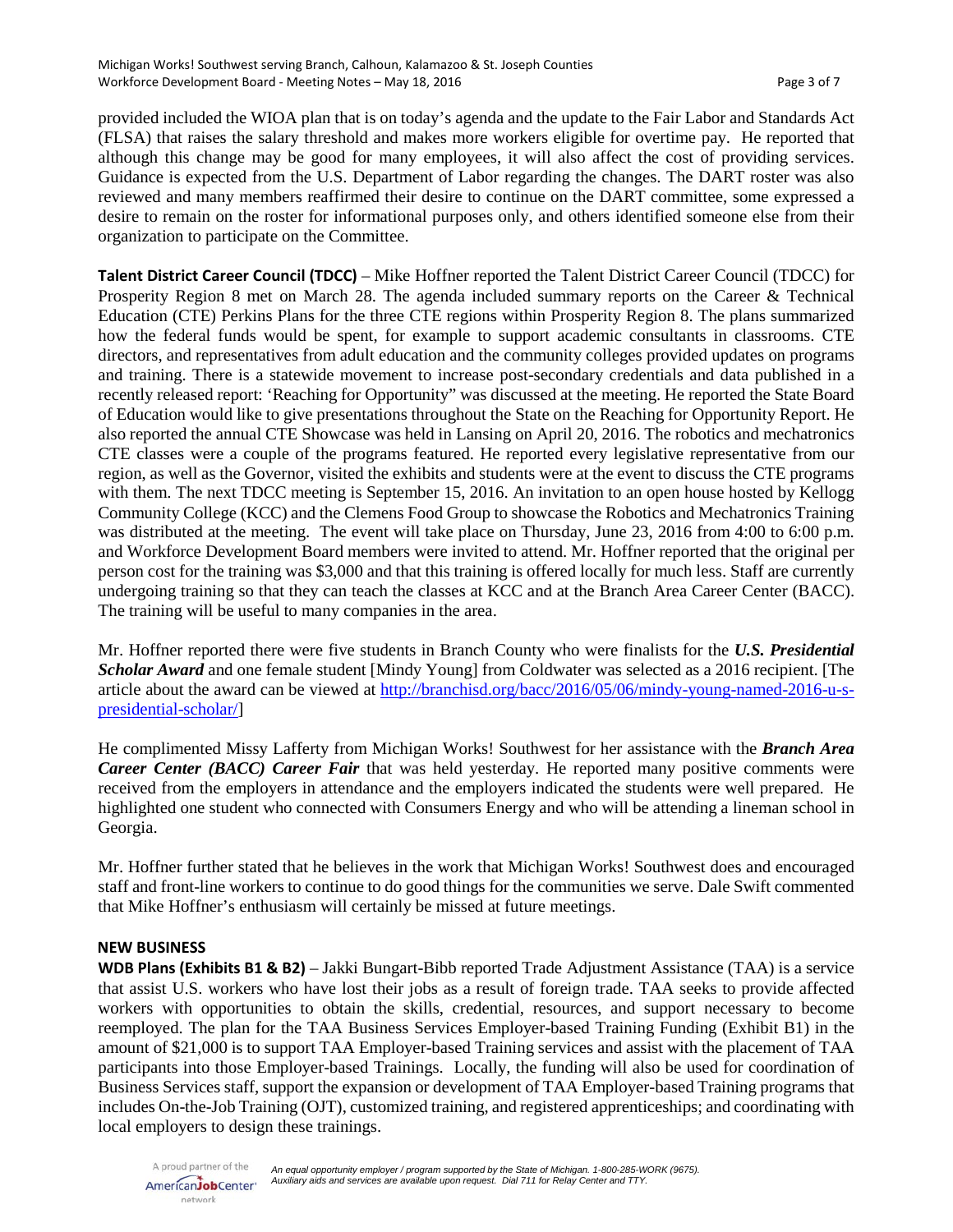Jakki Bungart-Bibb reported the Workforce Innovation and Opportunity ACT (WIOA) local and regional plans are non-financial. The WIOA local plan is for the Michigan Works! Southwest area that includes the counties of Branch, Calhoun, Kalamazoo and St. Joseph. The WIOA regional plan for Region 8 includes the four counties in the Michigan Works! Southwest area, along with the counties of Berrien, Cass and Van Buren. She further reported that these are four-year action plans to develop, align, and integrate service delivery strategies that focus on a current analysis of the local economic conditions; the existing structure for services; future plans for enhancing the coordination of services; partnerships with education, economic development, and business; and meeting performance measures. The details of the areas covered in both plans are outlined in depth within the document. Additionally, as required by policy, both plans will be posted for a thirty-day comment and review period prior to submission to the State.

# **No action was taken on either plan.**

# **STAFF REPORTS**

**Marketing (Exhibit C - handed out at meeting)** – Kathy Olsen distributed the monthly Marketing Report (Exhibit C) at the meeting. She reported media coverage during the past month included articles on various training opportunities, job fairs, the "Nudge" research project, the ribbon cutting/open house of the new service center in Battle Creek, and the Michigan Works! Association's Impact Award recognizing Eimo Technologies, MEDC and Michigan Works! Southwest. Training opportunities that were highlighted included ones that are offered at no charge to the job seeker and included EDGE training at Kellogg Community College (KCC), MAT<sup>2</sup>® training at Kalamazoo Valley Community College (KVCC), and an introduction to manufacturing at Glen Oaks Community College (GOCC). Major career fairs that Michigan Works! Southwest staff assisted with during the previous month included the annual career fair at GOCC, a Hiring Blitz in Branch County at the KCC Grahl Center, the MWSW annual spring Education and Career Fair in Kalamazoo, a job fair in Albion that was held in partnership with the announcement of an AmeriCorp grant. Ms. Olsen also reported that local students were recognized at the annual Jobs for Michigan's Graduates conference. Social media followers continue to increase. Upcoming business, training and hiring events are listed on pages 3 and 4 of the handout. They include multiple ERN presentations, a regional PTAC Meet the Buyer event on June 3, the Robotics/Mechatronics open house hosted by Clemens Food Group and KCC on June 23, the Michigan Manufacturing Association's Manufacturing Summit on Oct 20 at McCamly Place, and a Pure Business Connect event in November in Kalamazoo.

**Program Operations** – Dallas Oberlee reported another cohort for *EDGE training* recently began and four local companies expressed an interest in interviewing participants. They include II Stanley, Johnson Controls, Bleistahl, and AC Foundry.

Staff are working to recruit more employers for the *Employer Resource Network (ERN) that is part of the Workforce Innovation Fund (WIF) grant*. She reported ERNs are designed to improve a company's retention rate, thus reducing turnover thorough the use of a success coach to assist employees with personal issues that may affect their work performance. The WIF grant is also being used to design employer specific, vocational and soft-skill training; and to develop career ladders. An ERN has been operating in Kalamazoo and Calhoun Counties and recently four employers located in St. Joseph County were added. The next expansion will focus on adding companies in Branch County.

Ms. Oberlee reported that staff are working with the Friend of the Court (FOC) in Calhoun County on a *research grant for a Families Forward Demonstration*. The FOC is referring individuals to an orientation at Michigan Works! Southwest that is presented every Thursday. Moving forward, staff will be working out further details of the grant.

**Special Initiatives** – Scott Cubberly reported there has been a lot of activity around the *Career Jump Start (CJS)* initiative and the *Michigan Advanced Technician Training (MAT2 ®)*. MAT2 presentations were given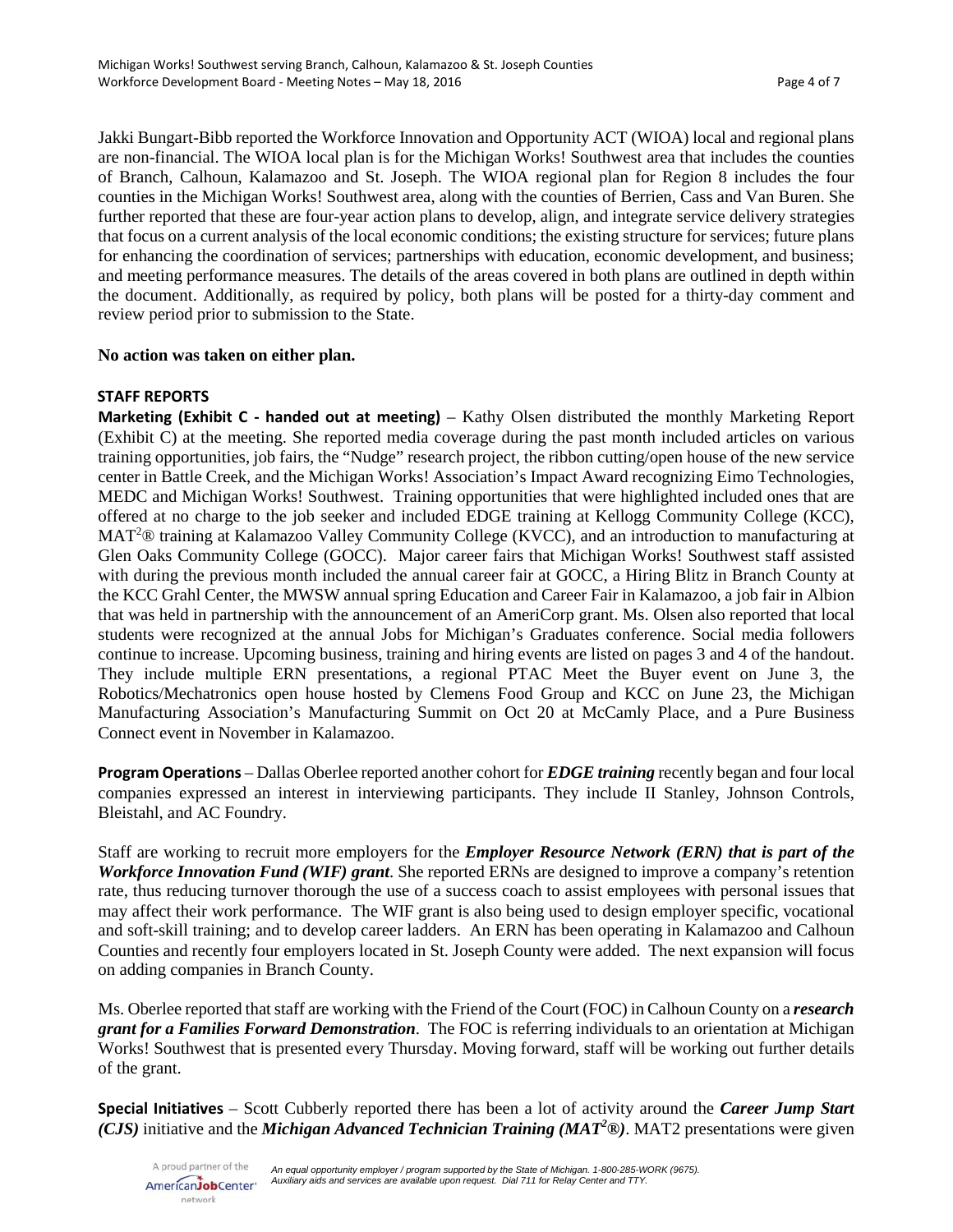to students enrolled in Education for Employment Career Technical & Education programs at Vicksburg high school and a MAT<sup>2</sup>® open house was held on Saturday, May 7 at KVCC. Approximately 10 students and parents attended the open house event.

The *BC Vision Early Childhood Workgroup* is exploring childcare for second and third shift workers and is conducting a survey of DENSO employees. The survey is funded by the Battle Creek Rotary.

**Michigan Industry Cluster Approach (MICA) / Skilled Trades Training Fund (STTF) and Labor Market Information (LMI) (Exhibits D)** – Kara Stewart reported four more companies recently completed their training and submitted their documentation for reimbursement from the *Skilled Trades Training Fund (STTF) grant*. The Governor's budget includes more STTF funding; however, the budget has not yet been signed. The State is tweaking requirements and procedures to be followed and new guidelines and forms are expected mid-August. There will be a statewide forum to update Michigan Works! staff on next year's STTF training program. Staff will be scheduling employer information sessions in all four counties.

Over 30 employers representing multiple industries participated in the *Michigan Works! Spring Education and Career Fair* that drew a diverse population of more than 150 job seekers.

The next meeting for the Healthcare Consortium is Thursday, May 19, 2016 from 1:00 to 3:00 p.m. The group's focus has been on recruitment and retention of in-home care workers.

Chris Walden reported the *Athens, Tekonsha, Union City College Access Network (ATU-CAN*) recently held a job fair during their Student Showcase evening event at Union City High School. Six employers participated and over 200 students and parents attended. This event was part of a local initiative to take workforce development services to underserved communities.

*Recent business expansions* include Sport Truck USA adding 129 new jobs and Schmitz Foam adding 39 new jobs.

He also reported that he attended the *ground breaking ceremony in Albion for the new hotel*. The development near the hotel also includes shared space for Michigan Works! Southwest and Albion College that will be available late fall 2016. Some of the recently announced AmeriCorp Vista positions will help to support Michigan Works! activities at this location.

Kara Stewart reported planning is underway to hold another MiCareer Quest Southwest event either late fall 2016 or early in 2017. A video showcasing the MiCareer Quest Southwest can be viewed at <http://www.micareerquestsw.org/>Discussions are also taking place with Glen Oaks Community College to hold a similar event in St. Joseph County. There has been strong support from all partners involved and Kalamazoo RESA has been an awesome lead agency for this initiative. She reported 14 partner staff recently visited the MiCareerQuest event in Grand Rapids.

Labor market reports generated from *Burning Glass Analytics and Real Time Jobs Data* that identified the top detailed occupations, skills greatest in demand and employers with the most job openings in Prosperity Region 8, Michigan Works! Southwest, and each of the four counties in the MW Southwest Area for the period March 1, through April 30, 2016 were included in the agenda packet (Exhibit D).

Mike Bearman reported Albion College recently inducted seven more students into the *Albion Fellows Program* and they are seeking employers to provide internship opportunities. Interested employers should contact Chris Walden or Andy French. He also reported that as of July 1, 2016, Albion Schools will be merging with Marshall Schools and that Marshall will serve pre-K through grade 16.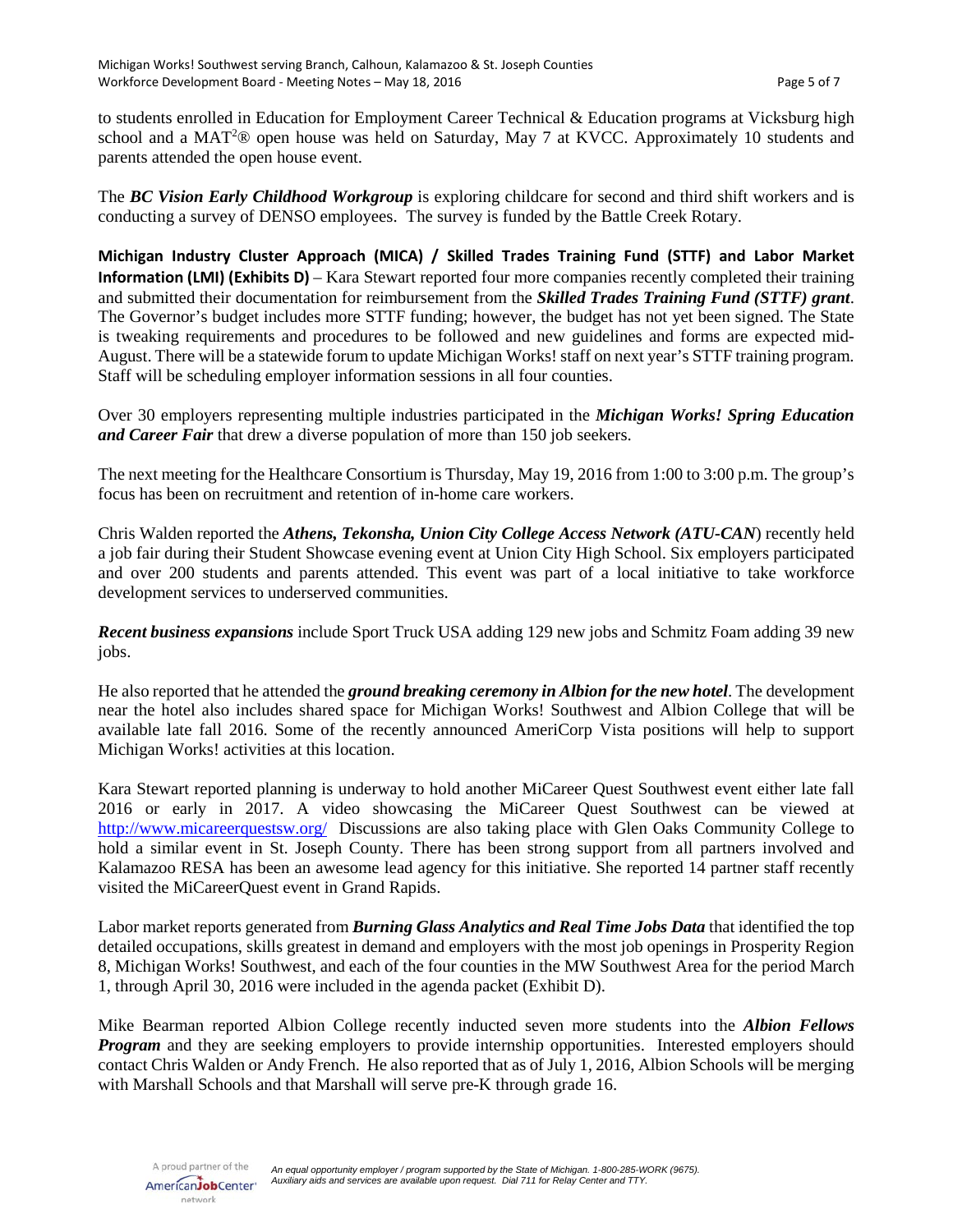**Dashboard Report (Exhibit E)** – Jakki Bungart-Bibb reported the Michigan Works! Southwest Dashboard Report (Exhibit E) included in the agenda packet shows the monthly and year-to-date data for services provided. An exception is that the satisfaction numbers for customers (job seekers) and employers are reported quarterly and although not reflected on the report, the employer satisfaction increased 3% during the past month and that this is due partly to corrections to data entry. The increase in companies and the number of services reported for the Employer Resource Network (ERN) is due to the expansion of the ERN in St. Joseph County. All of the WIOA programs are on track to meet or exceed all performance measures. The Work Participation Rate for PATH continues to stay well above the 50% goal and the average wage goal for PATH is at \$9.18 which is above the goal of \$8.50. The dashboard also includes a summary of the reasons why individuals do not complete the Application Eligibility Period (AEP) when referred to PATH.

**Director's Report** – Ben Damerow distributed the Director's Report dated May 18, 2016. He reported Michigan received less *funding for Workforce Innovation and Opportunity Act (WIOA) Programs*. The result is significant reductions in the allocations for Michigan Works! Southwest. This includes a 22% reduction for WIOA Youth which is approximately \$300,000, a 20% reduction for WIOA Adult which is approximately \$225,000 and a 3% reduction for WIOA Dislocated Worker. Michigan Works! Southwest was one of the first areas to experience recovery from the recession and thus one of the 13 MW areas to receive less funding. *Wagner-Peyser funding for Employment Services* had a 1% increase. At the State level, the Governor, House and Senate have all recommended flat *funding for the PATH Program*.

Mr. Damerow reported the Department of Labor released a report titled *"Encouragement Emails Increase Participation in Reemployment Services"* on April 29, 2016. The report detailed findings of the *local "Nudge" experiment*. A copy of the report was distributed at the meeting. He further reported that the Governor's Talent Investment Board has a subcommittee focused on expediting the return to work for unemployment claimants. Implementation of the encouragement emails on a state-wide basis is being discussed as well as in other State departments.

The Michigan Court of Claims ruled a proposed *class action lawsuit by unemployment insurance claimants* – who say they were wrongly accused of fraud, assessed financial penalties and in some cases, had assets seized – can proceed.

Ben Damerow reported a local youth received an *Alumni of the Year Award at the Jobs for Michigan's Graduates annual conference*.

He also *thanked Mike Hoffner* for his service to the Workforce Development Board and that a formal presentation would take place at a future meeting. He also stated that Mike's knowledge and passion has been an asset to Branch County and to Michigan Works! Southwest.

**OLD BUSINESS**

None.

### **CITIZEN'S TIME**

None

### **MEMBER'S TIME**

Mark O'Connell thanked Colleen Knight and members of the Monitoring and Evaluation Committee for their work. He expressed his appreciation to all who serve on this committee.

Mike Bearman thanked Mike Hoffner for his service on the Workforce Development Board and stated that it has been a "breath of fresh air" to hear his reports on what is happening with the youth in the Michigan Works! Southwest area and that Mike has done a tremendous job.

A proud partner of the AmericanJobCenter\* network